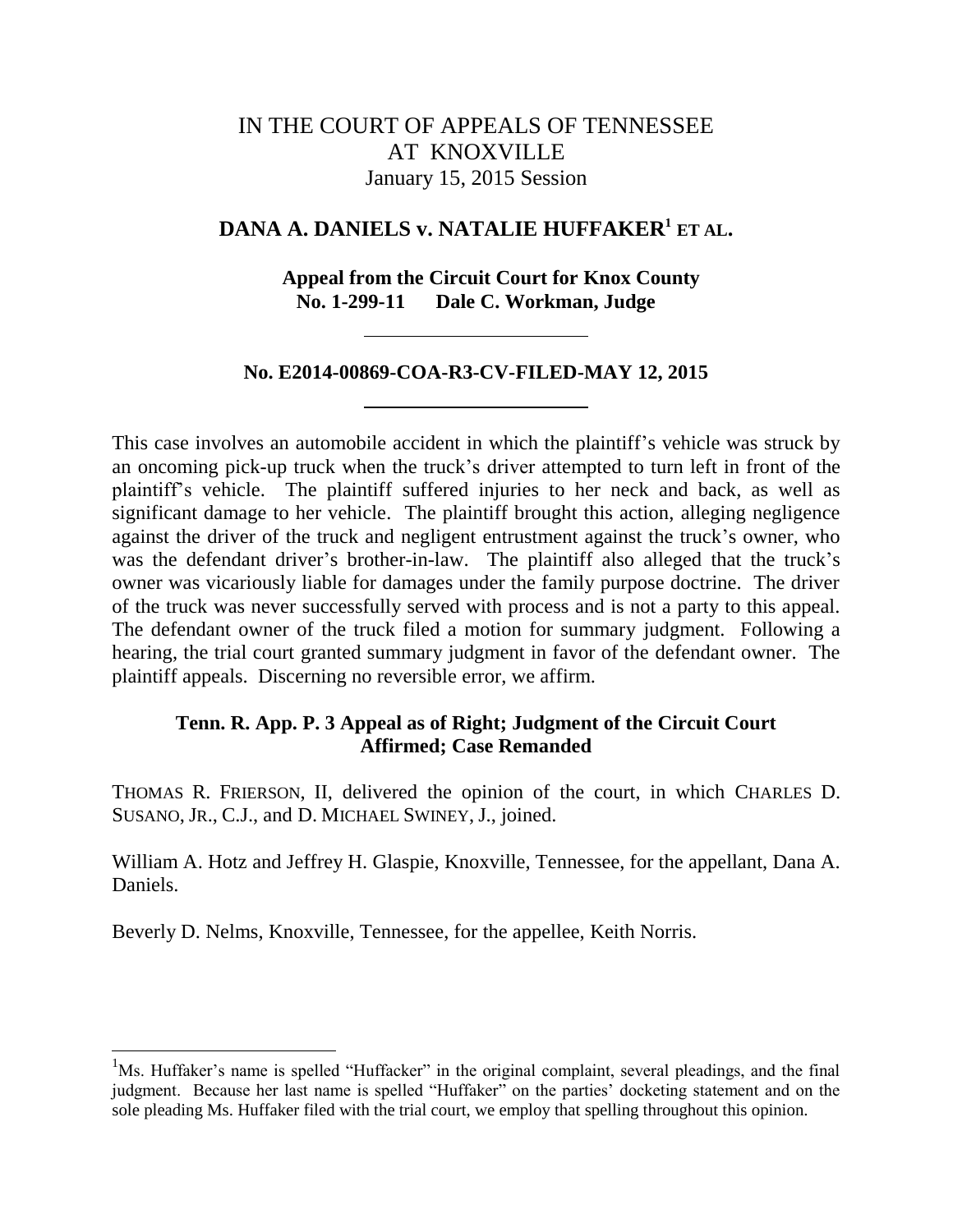#### **OPINION**

### I. Factual and Procedural Background

The automobile accident giving rise to this action occurred on June 29, 2010. The facts surrounding the accident itself are undisputed. The plaintiff, Dana A. Daniels, was driving her 1999 Buick Century eastbound on Dutch Valley Road in Knoxville at approximately 4:00 p.m. As she approached an apartment complex on her right, a 2000 Ford F-150 pick-up truck ("the truck") traveling in the opposite direction turned left toward the apartment complex and struck Ms. Daniels"s vehicle. The truck was driven by the co-defendant, Natalie Huffaker. There were no passengers in either vehicle. As a result of the accident, Ms. Daniels required ongoing medical treatment for injuries to her neck and back. In addition, it is undisputed that Ms. Daniels"s vehicle suffered severe damage, which she later described through deposition testimony as a total loss of the vehicle's value.

According to deposition testimony, Ms. Huffaker was not seriously injured in the accident, and the truck she was operating was eventually repaired. The truck was owned by the co-defendant, Keith Norris, who is Ms. Huffaker"s brother-in-law, the husband of her sister, Beth Norris. At the time of the accident, Mr. Norris was deployed on active duty in Iraq. His domicile was a home he and his wife owned in the Knoxville area. Ms. Huffaker was twenty-eight years old at the time of the accident. It is undisputed that at some point prior to June 2010, Ms. Huffaker resided with her boyfriend at his apartment on Dutch Valley Drive. Deposition testimony differed, however, regarding whether at the time of the accident and while Mr. Norris was in Iraq, Ms. Huffaker resided with her boyfriend or with her sister, Ms. Norris. Ms. Norris testified that Ms. Huffaker resided with her boyfriend and that she only stayed at the Norrises' home as a visitor or to "decompress" when she encountered relationship difficulties. Ms. Huffaker, however, testified that at the time of the accident, she had been "officially living" at the Norrises" home after losing her job and apartment a few months before. Ms. Huffaker did acknowledge that she kept her mailing address at her boyfriend"s apartment and tended to split her time between that apartment and her sister's home.

Ms. Norris testified that she allowed Ms. Huffaker to drive her husband"s truck while Mr. Norris was in Iraq because the truck was "just sitting there" and Ms. Huffaker needed transportation to and from work. When the accident occurred, Ms. Huffaker was en route from her employment at a nearby gas station/convenience store to her boyfriend"s apartment. She was attempting to turn into the apartment complex"s driveway when she collided with Ms. Daniels.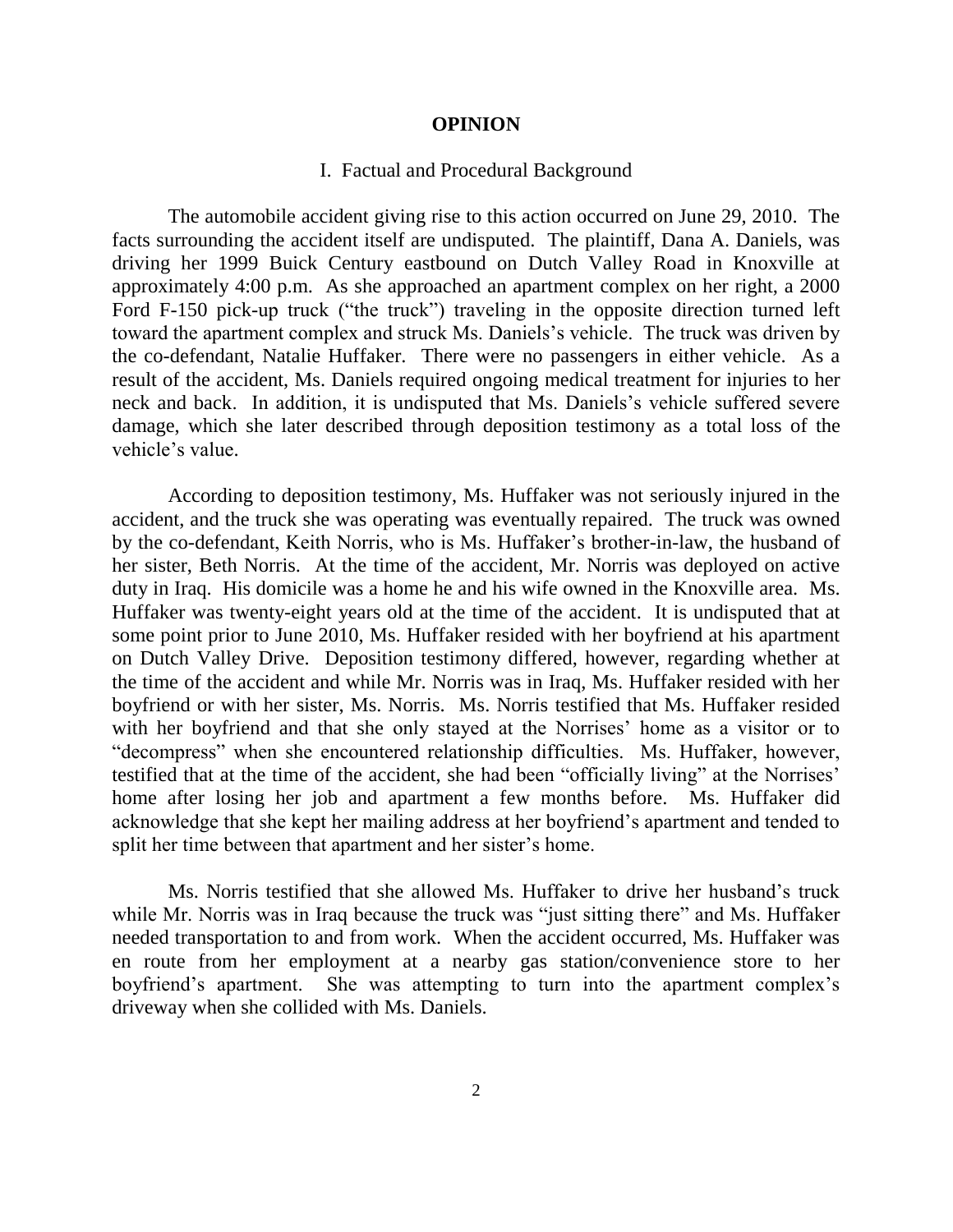Mr. Norris testified that he never gave express permission to Ms. Huffaker to drive his truck. He concedes, however, that Ms. Huffaker was a "permissive user" of the truck. It is undisputed that Ms. Huffaker was driving with a suspended driver"s license and that she maintained no automobile insurance of her own. Both Mr. and Ms. Norris testified, respectively, that they had no knowledge of the status of Ms. Huffaker's driver's license prior to the accident.

On June 24, 2011, Ms. Daniels filed a complaint, alleging negligent operation of the truck on the part of Ms. Huffaker. Specific allegations included reckless driving and failure to properly control the truck, keep a proper lookout ahead, exercise due care, and yield. As to Mr. Norris, Ms. Daniels alleged negligent entrustment and vicarious liability for Ms. Daniels"s injuries under the family purpose doctrine and "all statutory and common law presumptions of agency arising from the operation of motor vehicles." She requested \$150,000 in compensatory damages and \$45,000 in punitive damages. Mr. Norris filed an answer to the complaint on July 27, 2011, admitting that Ms. Huffaker was a permissive user of his vehicle at the time of the accident but denying all personal liability for Ms. Daniels"s injuries. Upon a joint motion subsequently filed by Ms. Daniels and Mr. Norris, the trial court entered an agreed order striking Ms. Daniels's request for punitive damages on January 11, 2012.

Mr. Norris filed a motion for summary judgment on July 2, 2013, to which he attached excerpts from deposition testimony given by Mr. Norris, Ms. Norris, and Ms. Daniels. Mr. Norris subsequently filed a memorandum in support of his motion on August 26, 2013. Ms. Daniels filed a response in opposition to the motion for summary judgment on September 12, 2013.

In the meantime, Ms. Daniels was not successful in her attempts to timely serve Ms. Huffaker with process. On August 12, 2013, Ms. Huffaker's counsel filed a "Limited and Special Notice of Appearance," averring that Ms. Daniels had failed to properly serve Ms. Huffaker and that the applicable statute of limitations had expired. Ms. Huffaker subsequently filed a motion to dismiss on October 23, 2013. The trial court granted the motion, dismissing the action as to Ms. Huffaker with prejudice in an agreed order entered on December 19, 2013. Ms. Huffaker eventually provided testimony via deposition in January 2014. Mr. Norris cited Ms. Huffaker's deposition testimony, attaching an excerpt, in a reply he filed to Ms. Daniels"s response to the summary judgment motion on February 6, 2014. Ms. Daniels filed a supplemental response the next day, maintaining her argument that Mr. Norris remained liable for the accident under the family purpose doctrine and negligent entrustment.

Following a hearing conducted on February 14, 2014, the trial court entered an order granting summary judgment in favor of Mr. Norris on April 4, 2014. On May 2,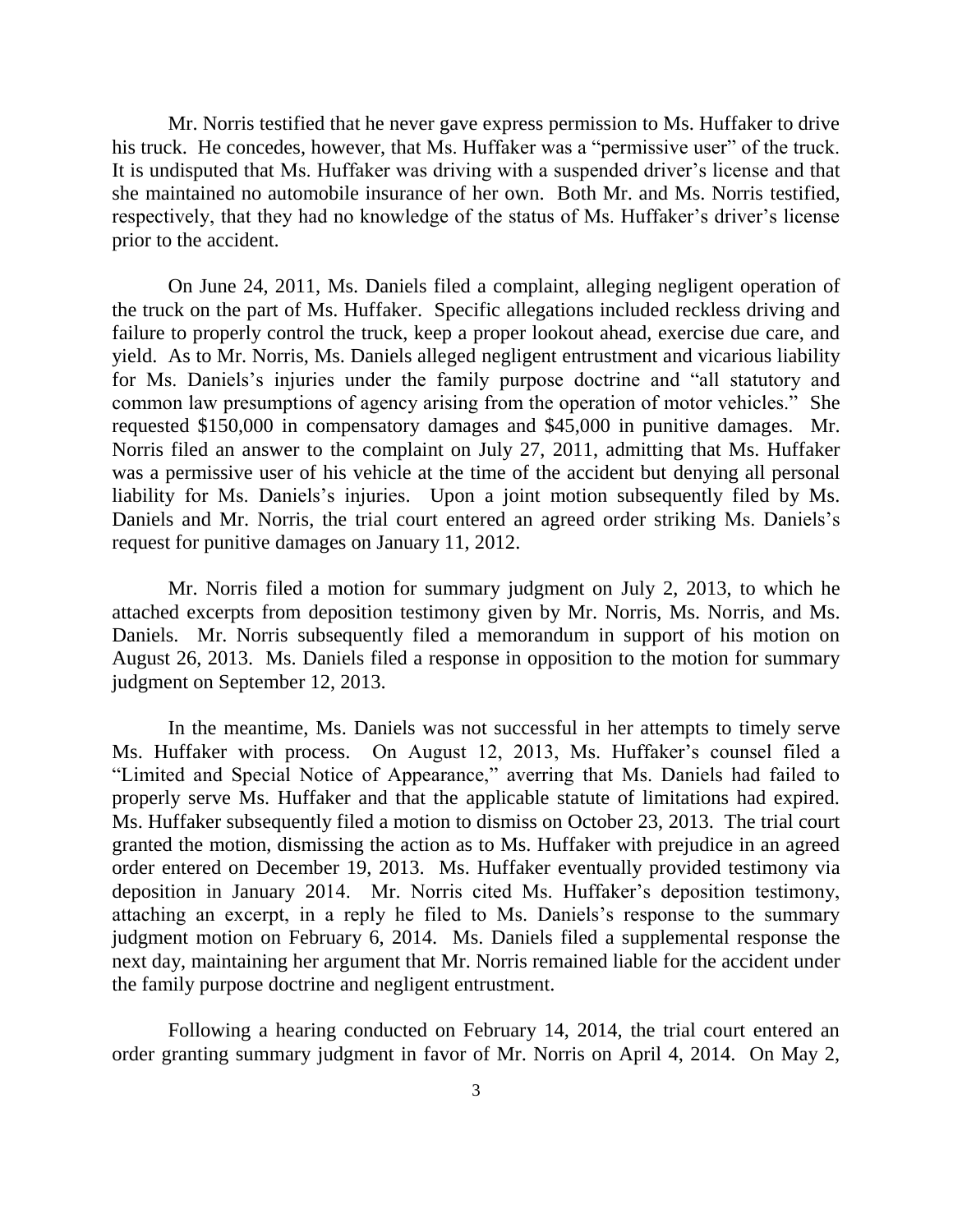2014, Ms. Daniels filed a notice of appeal and concomitantly filed a Tennessee Rule of Civil Procedure 59.04 motion to alter or amend the judgment. Following a hearing conducted on May 23, 2014, the trial court denied Ms. Daniels's motion to alter or amend the judgment. This Court thereafter treated Ms. Daniels"s appeal as timely pursuant to Tennessee Rule of Appellate Procedure 4(d).

## II. Issues Presented

Ms. Daniels presents three issues on appeal, which we have restated as follows:

- 1. Whether the trial court erred by finding that the *prima facie* evidence of agency provided by Tennessee Code Annotated § 55-10-311(a) was not applicable to the instant action.
- 2. Whether the trial court erred by granting summary judgment in favor of Mr. Norris upon its finding that the family purpose doctrine was not applicable to the instant action.
- 3. Whether the trial court erred by granting summary judgment in favor of Mr. Norris upon its finding that the theory of negligent entrustment was not applicable to the instant action.

## III. Standard of Review

Our Supreme Court has succinctly described the applicable<sup>2</sup> standard of review of a trial court's grant of summary judgment:

A summary judgment is appropriate only when the moving party can demonstrate that there is no genuine issue of material fact and that it is entitled to judgment as a matter of law. Tenn. R. Civ. P. 56.04; *Hannan v. Alltel Publ'g Co.*, 270 S.W.3d 1, 5 (Tenn. 2008). When ruling on a summary judgment motion, the trial court must accept the nonmoving party's evidence as true and resolve any doubts concerning the existence of a genuine issue of material fact in favor of the nonmoving party. *Shipley v.* 

 $\overline{a}$ 

<sup>&</sup>lt;sup>2</sup>The recently enacted Tennessee Code Annotated  $\S 20$ -16-101 (Supp. 2012), 2011 Tenn. Pub. Acts 498, is applicable only to cases commenced on or after July 1, 2011. It is therefore is not applicable to this action, which was filed on June 24, 2011. Tennessee Code Annotated § 20-16-101 provides a standard of review for summary judgment with the stated purpose "to overrule the summary judgment standard for parties who do not bear the burden of proof at trial set forth in *Hannan v. Alltel Publishing Co.*, its progeny, and the cases relied on in *Hannan*." *See Sykes v. Chattanooga Hous. Auth.*, 343 S.W.3d 18, 25 n.2 (Tenn. 2011).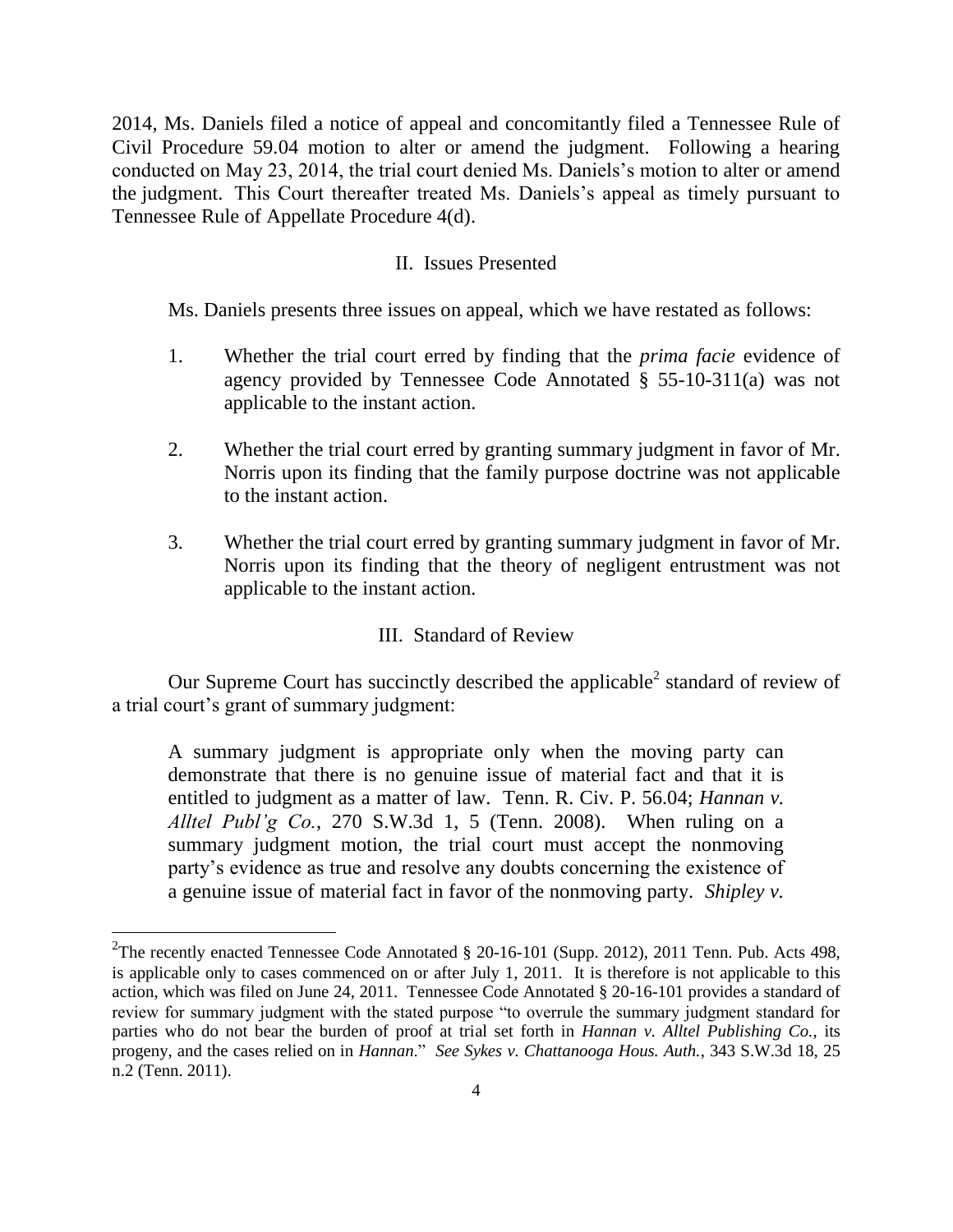*Williams*, 350 S.W.3d 527, 536 (Tenn. 2011) (quoting *Martin v. Norfolk S. Ry.*, 271 S.W.3d 76, 84 (Tenn. 2008)). "A grant of summary judgment is appropriate only when the facts and the reasonable inferences from those facts would permit a reasonable person to reach only one conclusion." *Giggers v. Memphis Hous. Auth.*, 277 S.W.3d 359, 364 (Tenn. 2009) (citing *Staples v. CBL & Assocs., Inc.*, 15 S.W.3d 83, 89 (Tenn. 2000)). "The granting or denying of a motion for summary judgment is a matter of law, and our standard of review is de novo with no presumption of correctness." *Kinsler v. Berkline, LLC*, 320 S.W.3d 796, 799 (Tenn. 2010).

*Dick Broad. Co. of Tenn. v. Oak Ridge FM, Inc.*, 395 S.W.3d 653, 671 (Tenn. 2013). Pursuant to Tennessee Rule of Civil Procedure 56.04, the trial court must "state the legal grounds upon which the court denies or grants the motion" for summary judgment, and our Supreme Court has recently instructed that the trial court must state these grounds "before it invites or requests the prevailing party to draft a proposed order." *Smith v. UHS of Lakeside, Inc.*, 439 S.W.3d 303, 316 (Tenn. 2014).

Insofar as our analysis requires statutory interpretation, our Supreme Court has summarized the principles involved as follows:

When dealing with statutory interpretation, well-defined precepts apply. Our primary objective is to carry out legislative intent without broadening or restricting the statute beyond its intended scope. *Houghton v. Aramark Educ. Res., Inc.*, 90 S.W.3d 676, 678 (Tenn. 2002). In construing legislative enactments, we presume that every word in a statute has meaning and purpose and should be given full effect if the obvious intention of the General Assembly is not violated by so doing. *In re C.K.G.*, 173 S.W.3d 714, 722 (Tenn. 2005). When a statute is clear, we apply the plain meaning without complicating the task. *Eastman Chem. Co. v. Johnson*, 151 S.W.3d 503, 507 (Tenn. 2004). Our obligation is simply to enforce the written language. *Abels ex rel. Hunt v. Genie Indus., Inc.*, 202 S.W.3d 99, 102 (Tenn. 2006). It is only when a statute is ambiguous that we may reference the broader statutory scheme, the history of the legislation, or other sources. *Parks v. Tenn. Mun. League Risk Mgmt. Pool*, 974 S.W.2d 677, 679 (Tenn. 1998). Further, the language of a statute cannot be considered in a vacuum, but "should be construed, if practicable, so that its component parts are consistent and reasonable." *Marsh v. Henderson*, 221 Tenn. 42, 424 S.W.2d 193, 196 (1968). Any interpretation of the statute that "would render one section of the act repugnant to another" should be avoided. *Tenn. Elec. Power Co. v. City of Chattanooga*, 172 Tenn. 505, 114 S.W.2d 441, 444 (1937). We also must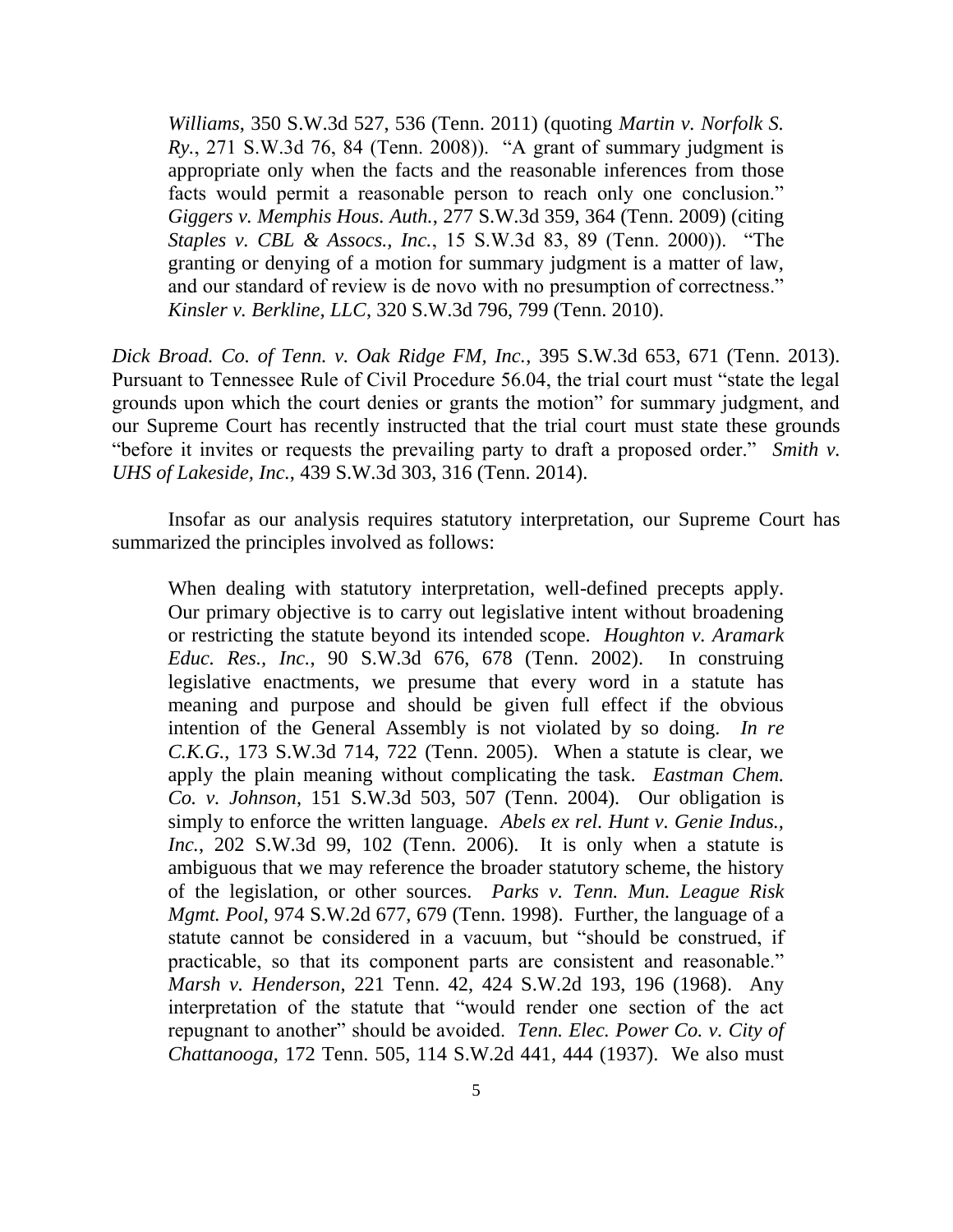presume that the General Assembly was aware of any prior enactments at the time the legislation passed. *Owens v. State*, 908 S.W.2d 923, 926 (Tenn. 1995).

*In re Estate of Tanner*, 295 S.W.3d 610, 613-14 (Tenn. 2009).

Regarding the standard of review specific to application of the family purpose doctrine, our Supreme Court has explained:

Application of the family purpose doctrine involves a mixed question of law and fact. Therefore, "our standard of review is de novo with a presumption of correctness extending only to the lower court's findings of fact." *Abdur'Rahman v. Bredesen*, 181 S.W.3d 292, 305 (Tenn. 2005). Although a presumption of correctness attaches to the trial court's findings of fact, we are not bound by the trial court"s determination of the legal effect of its factual findings, nor by its determination of a mixed question of law and fact. *State ex rel. Flowers v. Tenn. Trucking Ass'n Self Ins. Grp. Trust*, 209 S.W.3d 595, 599 (Tenn. Ct. App. 2006).

*Starr v. Hill*, 353 S.W.3d 478, 481-82 (Tenn. 2011) (analyzing the family purpose doctrine within the context of the trial court's grant of summary judgment).

IV. *Prima Facie* Evidence Pursuant to Tennessee Code Annotated § 55-10-311(a)

Ms. Daniels contends that the trial court erred by failing to find a statutorily created agency relationship between Mr. Norris as the owner of the truck and Ms. Huffaker as the driver, pursuant to Tennessee Code Annotated § 55-10-311(a) (2012). The trial court in its specific findings, incorporated into the final judgment, found no evidence that Ms. Huffaker was acting as Mr. Norris's agent when she drove his truck. The court found that although Ms. Huffaker may have been a "permissive user," that status did not make her an agent of the owner. On appeal, Mr. Norris has conceded that Ms. Huffaker was a permissive user of the truck. He argues that the trial court properly found that Tennessee Code Annotated § 55-10-311(a) does not operate to create an agency relationship between the truck's owner and the driver in this action because no employer-employee relationship existed between them. We agree with Mr. Norris on this issue.

As a threshold matter, we note that the truck"s undisputed registration in Mr. Norris's name on the date of the accident is *prima facie* evidence of his ownership of the vehicle. *See* Tenn. Code Ann. § 55-10-312(a) (2012); *see also Gray v. Mitsky*, 280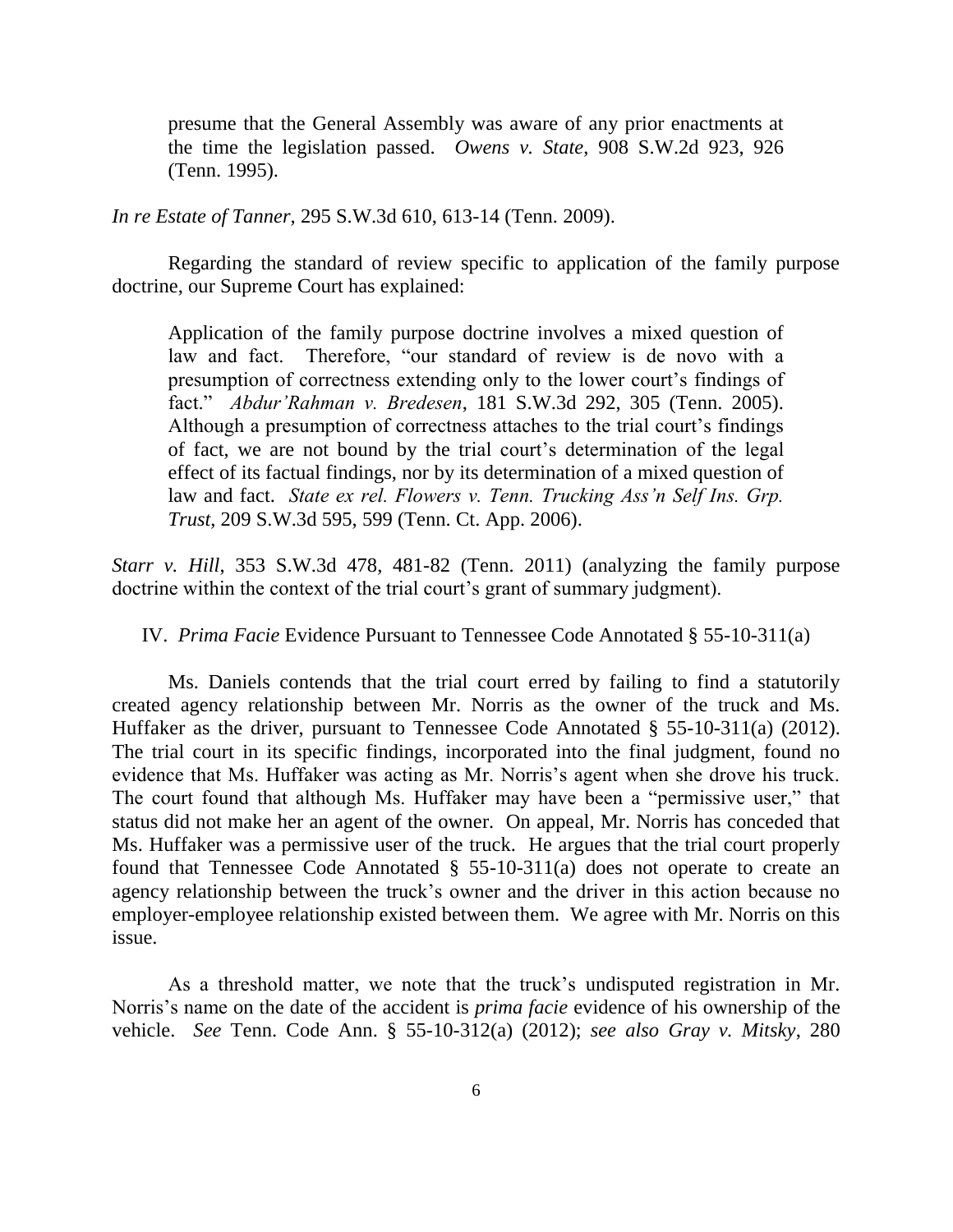S.W.3d 828, 830 (Tenn. Ct. App. 2008). Ms. Daniels"s argument then requires an analysis of Tennessee Code Annotated § 55-10-311(a), which provides:

(a) In all actions for injury to persons and/or to property caused by the negligent operation or use of any automobile, auto truck, motorcycle, or other motor propelled vehicle within this state, proof of ownership of the vehicle shall be prima facie evidence that the vehicle at the time of the cause of action sued on was being operated and used with authority, consent and knowledge of the owner in the very transaction out of which the injury or cause of action arose, and the proof of ownership likewise shall be prima facie evidence that the vehicle was then and there being operated by the owner, or by the owner"s servant, for the owner"s use and benefit and within the course and scope of the servant's employment. The prima facie evidence rules of the preceding sentence shall also apply in cases of the negligent operation of a vehicle being test-driven by a prospective purchaser with the knowledge and consent of the seller or the seller"s agent, whether or not the seller or the seller"s agent is present in the vehicle at the time of the alleged negligent operation.

In support of her argument, Ms. Daniels relies in part on this Court's decision in *Strine v. Walton*, 323 S.W.3d 480 (Tenn. Ct. App. 2010), for the proposition that "'an owner"s testimony negating the issue of agency, standing alone, cannot overcome the statutorily created prima facie evidence of an owner-driver agency relationship created by Tennessee Code Annotated section 55-10-311(a)."" *See Strine*, 323 S.W.3d at 488 (quoting *Godfrey v. Ruiz*, 90 S.W.3d 692, 695-96 (Tenn. 2002)). However, this Court in *Strine* explained the important distinction between the first and second parts of the statute as follows:

The first part of the statute establishes prima facie evidence of knowledge and consent on the part of the owner. The second part of the statute establishes prima facie evidence of an agency relationship when the vehicle is being operated by the owner's servant/employee. Both parts of the statute were at issue in *Godfrey* and the Supreme Court held that the owner had failed to negate the prima facie evidence of an agency relationship. The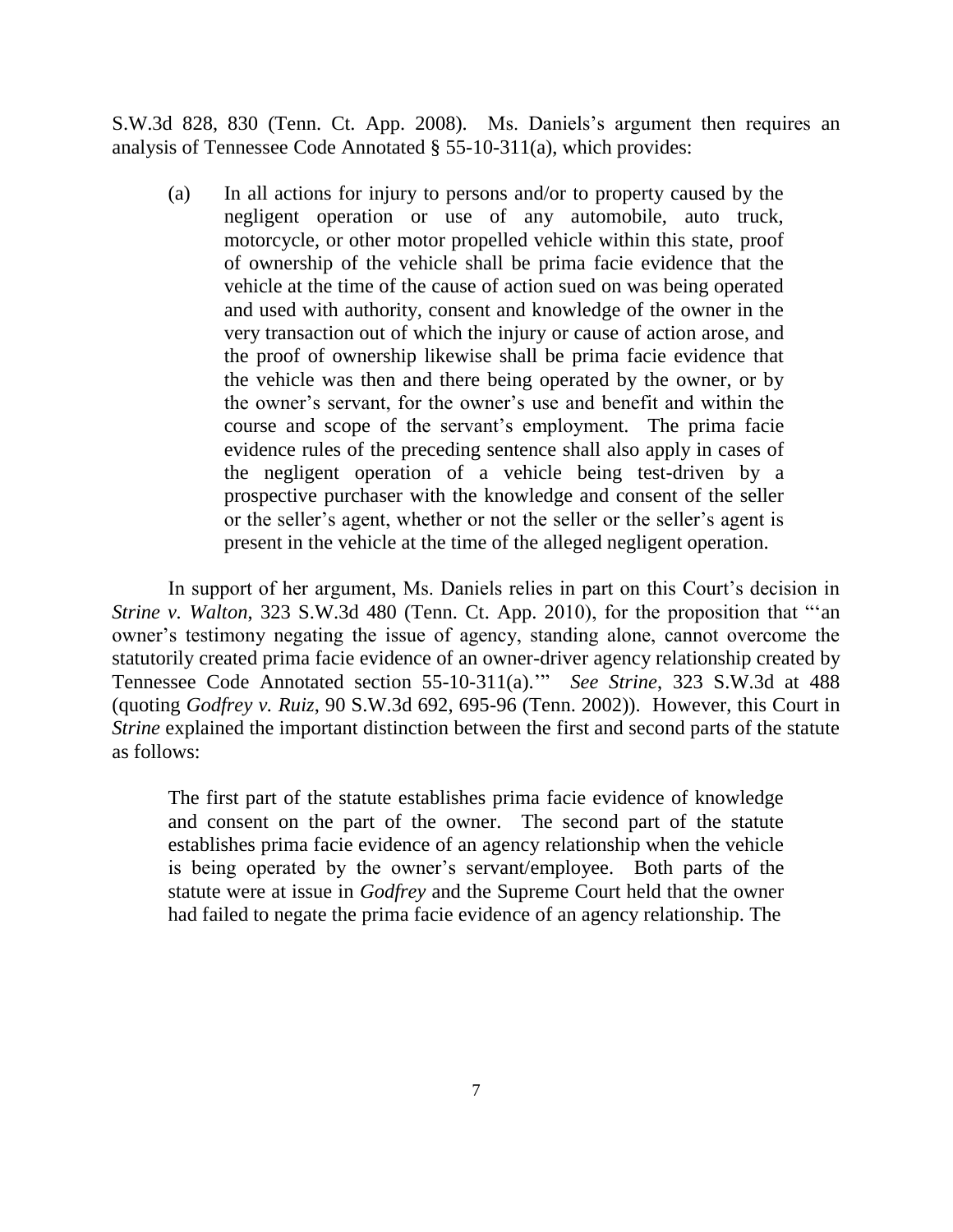present case does not involve a servant/employment situation, and thus there is no statutorily created prima facie agency relationship.

*Id.* at 489 n.3.<sup>3</sup>

In *Strine*, this Court concluded that Tennessee Code Annotated § 55-10-311(a) (2012) established *prima facie* evidence that the owner of the subject vehicle had allowed his adult son to loan the vehicle to an unrelated driver with the "authority, consent, and knowledge" of the owner. *Id.* at 488. This Court did not, however, find that the agency relationship of employer/employee existed and instead analyzed the issue according to the family purpose doctrine. *Id.* at 489 (concluding that "Father"s evidence was insufficient to overcome the prima facie evidence created by the statute that [the driver] was operating the vehicle with Father's authority, knowledge, and consent."). As this Court further explained:

Although the statute creates prima facie evidence that [the driver] was operating the vehicle with the authority, knowledge, and consent of Father, this does not automatically mean that Father is liable for [the driver"s] actions. Tenn. Code Ann. § 55-10-311 does not create any cause of action but rather establishes certain prima facie evidence. "Permissive use, standing alone, establishes only a bailment. In and of itself it is not a basis for the imposition of personal liability upon the owner of a vehicle." *Hamrick v. Spring City Motor Co.*, 708 S.W.2d 383, 385 (Tenn. 1986). To hold otherwise would create strict liability for a vehicle owner anytime someone was allowed to drive his or her vehicle, which is not the law in Tennessee; hence the law addressing agency relationships, the family purpose doctrine, and the tort of negligent entrustment, etc.<sup>[FN4]</sup>

[FN4] If an owner of a vehicle were liable simply because they allowed someone to use their car, then we would be imposing strict liability and there would be no need whatsoever for the family purpose doctrine or the tort of negligent entrustment.

*Id.*

l

Similarly, in the instant action, we conclude that the *prima facie* evidence created by Tennessee Code Annotated § 55-10-311(a) establishes that Ms. Huffaker was driving

<sup>&</sup>lt;sup>3</sup>Effective July 1, 2012, the General Assembly amended Tennessee Code Annotated § 55-10-311 to add what is now subsection (b) regarding automobile dealers who provide loaner vehicles to customers while their vehicles are being repaired. In *Strine*, this Court was referring to the two parts of subsection (a), which have remained unaffected by the 2012 amendment. *See* 2012 Pub. Acts, Ch. 884, § 1.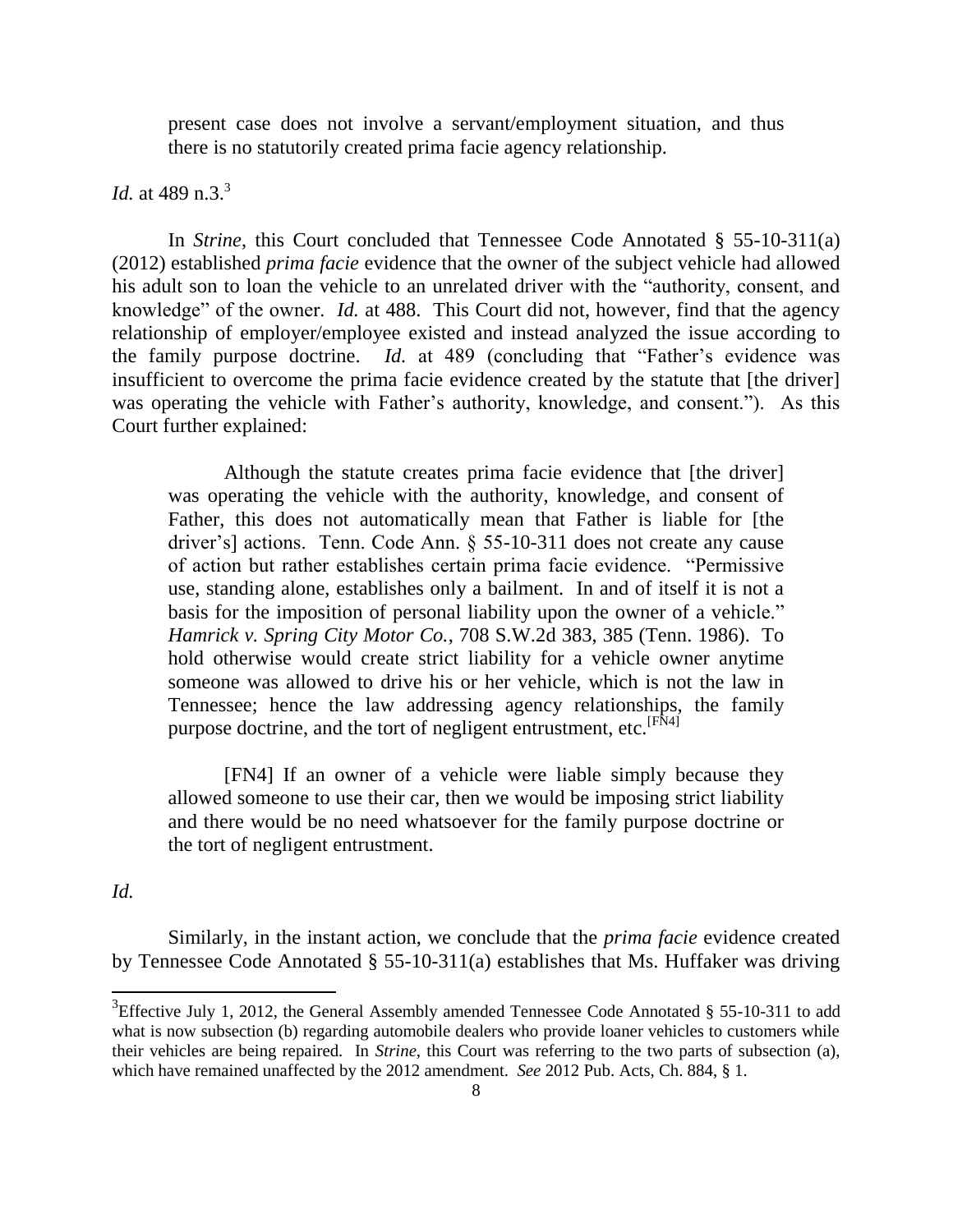the truck on the day of the accident with Mr. Norris's authority, knowledge, and consent as the truck's owner. There existed no evidence, however, that the vehicle was being operated by the owner"s employee. The statutorily created *prima facie* evidence does not establish an agency relationship between Mr. Norris and Ms. Huffaker. *See Strine*, 323 S.W.3d at 489. As in *Strine*, this leads us to Ms. Daniels"s contention that the trial court erred when it granted Mr. Norris summary judgment on her claim brought pursuant to the family purpose doctrine. *See id.*

#### V. Family Purpose Doctrine

Ms. Daniels contends that the trial court erred by finding that she would be unable to prove two required elements of the family purpose doctrine at trial. Mr. Norris contends that the trial court properly found that no genuine issue of material fact existed that would show that Mr. Norris was a head of Ms. Huffaker"s household or that Ms. Huffaker was fulfilling a family purpose when the accident occurred. Upon our review of the undisputed facts and the record as a whole, we conclude that the trial court properly granted summary judgment on this issue because Ms. Daniels would be unable to prove that Mr. Norris was a head of Ms. Huffaker"s household when the accident occurred. *See Sykes*, 343 S.W.3d at 25 (explaining that pursuant to the applicable summary judgment standard, a moving party may shift the burden of production to the non-moving party by "show[ing] that the nonmoving party cannot prove an essential element of the claim at trial.") (quoting *Hannan v. Alltel Publ'g Co.*, 270 S.W.3d 1, 8 (Tenn. 2008)).

The family purpose doctrine is ""a court-created legal fiction' that employs agency principles to hold the owner of the vehicle vicariously liable" for a family member's negligent operation of the vehicle. *See Starr*, 353 S.W.3d at 482 (quoting *Thurmon v. Sellers*, 62 S.W.3d 145, 156 (Tenn. Ct. App. 2001)). In order for the family purpose doctrine to apply to the instant action, Ms. Daniels first must be able to show that Mr. Norris was a head of Ms. Huffaker"s household. *See id.* Provided she could establish this element at trial, Ms. Daniels would also need to show that Mr. Norris maintained the truck ""for the purpose of providing pleasure or comfort for [his] family"" and that Ms. Huffaker was using the truck at the time of the accident ""in furtherance of that purpose with the permission, either express or implied" of Mr. Norris. *See id.* (quoting *Strine*, 323 S.W.3d at 489) (additional internal citations omitted). *See also Thurmon v. Sellers*, 62 S.W.3d 145, 156 (Tenn. Ct. App. 2001) ("The true test is whether the driver was engaged in the owner"s business at the time of the accident, with business here meaning the furnishing of pleasure to the owner's family.").

In determining that the family purpose doctrine did not apply to this action, the trial court stated its specific findings in relevant part: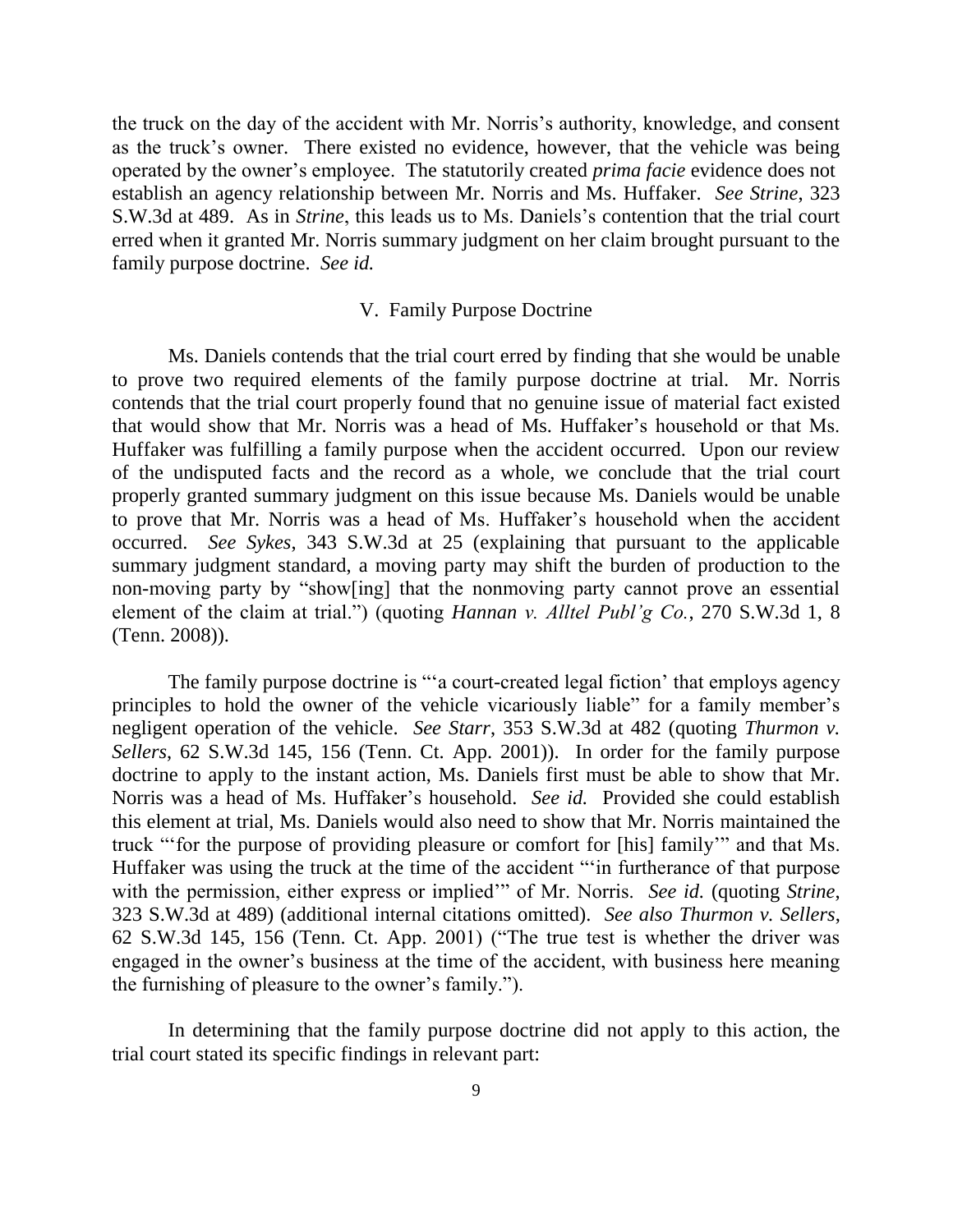The testimony was, basically, except for times when she had a flareup or disagreement with her boyfriend, at best she would be staying with the boyfriend at least three days a week, then staying with maybe her sister part of the time. But the other problem is I don"t think the Defendant maintained this vehicle for the use of that sister, and her intermediate staying in the home. And I don"t think the sister was on the Family Purpose, because this is not a direct relative. This is a sister staying there and I don"t think he maintained this vehicle for the purpose of letting the sister drive to go see her boyfriend. You could make the argument letting her drive it to work may have been.

But for those two reasons I don"t think the vehicle was being used for the Family Purpose, if she is a member of the family, and for what purpose it was maintained. Because it is different from an immediate family member. And secondly, I don't [think] he maintained this vehicle for that type of family use. I think she"s a transient visitor in the home, rather than a constant resident. I don't think there was ever any intent, which is the test here, of Mr. Norris to maintain that vehicle for her use.

The trial court thus found that Ms. Daniels would not be able to prove two essential elements of the family purpose doctrine: (1) that Mr. Norris was a head of Ms. Huffaker"s household and (2) that Ms. Huffaker had been using the vehicle in furtherance of a family purpose.

In considering whether the owner of a vehicle is a head of the driver's household under the family purpose doctrine, "appropriate factors to consider include whether there is a family relationship between the owner and the driver and whether the owner has a duty to support the driver." *Starr*, 353 S.W.3d at 485-86 ("Our review of the common law in Tennessee and elsewhere reveals that the identification of a family member as a head of the household is primarily based on his or her family relationship and duty to support the driver rather than place of residency."). In the instant action, a family relationship of brother-in-law to sister-in-law existed between Mr. Norris and Ms. Huffaker at the time of the accident. The trial court found, however, that in relation to Mr. Norris, Ms. Huffaker was not "an immediate family member" and that she was only a "transient visitor" in the Norrises" home. Mr. Norris asserts that these findings indicate that Ms. Daniels would be unable to prove at trial that he had a duty to support Ms. Huffaker. He posits that Ms. Daniels would therefore be unable to prove that he was a head of Ms. Huffaker's household. We agree.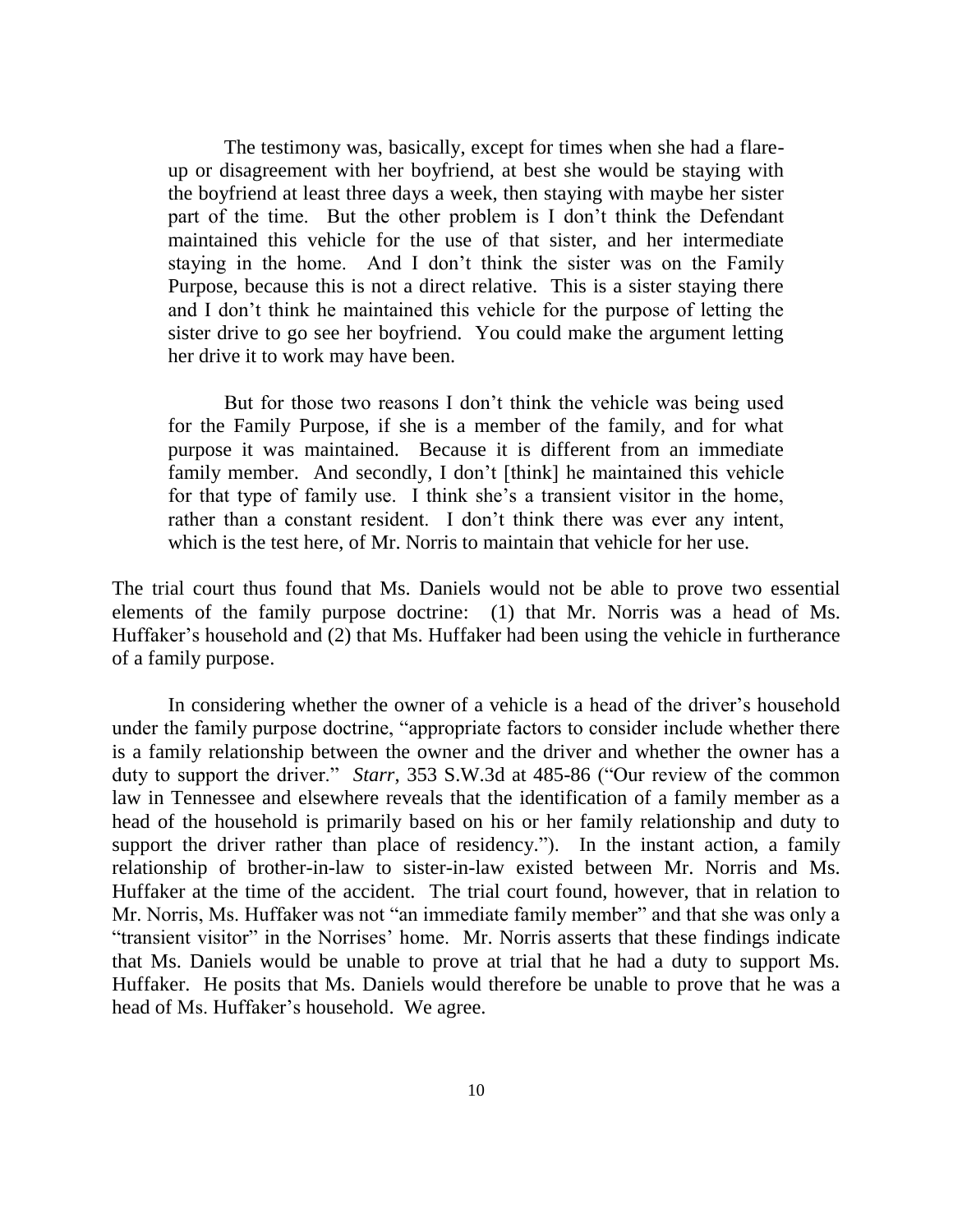At the time of the accident, Ms. Huffaker was twenty-eight years old. She testified that she had attended college for four semesters but was no longer enrolled in classes. In 2010, she had been employed by two companies, one a restaurant and the other a gas station/convenience store. By June 2010, she was working only at the gas station/convenience store. At some point a few months before the accident, Ms. Huffaker "lost" the apartment she had been renting and moved in with her boyfriend at his apartment complex on Dutch Valley Drive. Ms. Huffaker testified that she then moved in with Ms. Norris for four to six months while Mr. Norris was stationed in Iraq. She qualified this by stating that she "was, honestly, back and forth because that's where [her] boyfriend live[d] as well . . . ." She explained that her boyfriend"s apartment was located approximately two and one-half miles from the Norrises" home, and she estimated that she went to her boyfriend"s apartment approximately three days a week. She received her mail at her boyfriend"s address. At the time of the January 2014 deposition, Ms. Huffaker resided with her boyfriend at his same Dutch Valley Drive address. When questioned regarding whether the Norrises ever provided her with any kind of financial support, Ms. Huffaker answered, "I don't believe so." When questioned regarding whether she had paid rent to Ms. Norris in 2010, she stated that she could not remember specifically but that she "was probably paying rent to her."

Mr. Norris testified that he was deployed on active duty in February 2010 and returned home from Iraq in August 2010. When he arrived home, his truck was in the process of being repaired following the accident. When questioned regarding where he believed Ms. Huffaker resided at the time of the accident, he stated that Ms. Huffaker "was kind of a floater" but that to the best of his knowledge, she lived with her boyfriend at the apartment on Dutch Valley Drive. Ms. Norris testified that in June 2010, Ms. Huffaker "mainly lived with her boyfriend, but she went back and forth between our homes." Ms. Norris explained that when Ms. Huffaker was in conflict with her boyfriend, "she knew that she could . . . just come to our house and decompress and stay as long as she wanted, because she"s my sister."

Ms. Daniels acknowledges that Ms. Huffaker was an adult earning her own income at the time of the accident. She argues, however, that Ms. Huffaker was residing in the Norrises" home and that her status as a sibling to Ms. Norris created a household consisting of the Norrises and Ms. Huffaker. Ms. Daniels points to this Court"s observation in *Nat'l Ins. Assoc. v. Simpson*, 155 S.W.3d 134, 139 (Tenn. Ct. App. 2004), that "the legal significance of *paterfamilias* has given way in modern times to a broader concept of family." In *Nat'l Ins.*, this Court defined "household" for the purpose of analyzing a family member exclusion provision in an automobile insurance policy as "a group or set of persons who dwell together as a family under the same roof." *Id.* This Court further explained: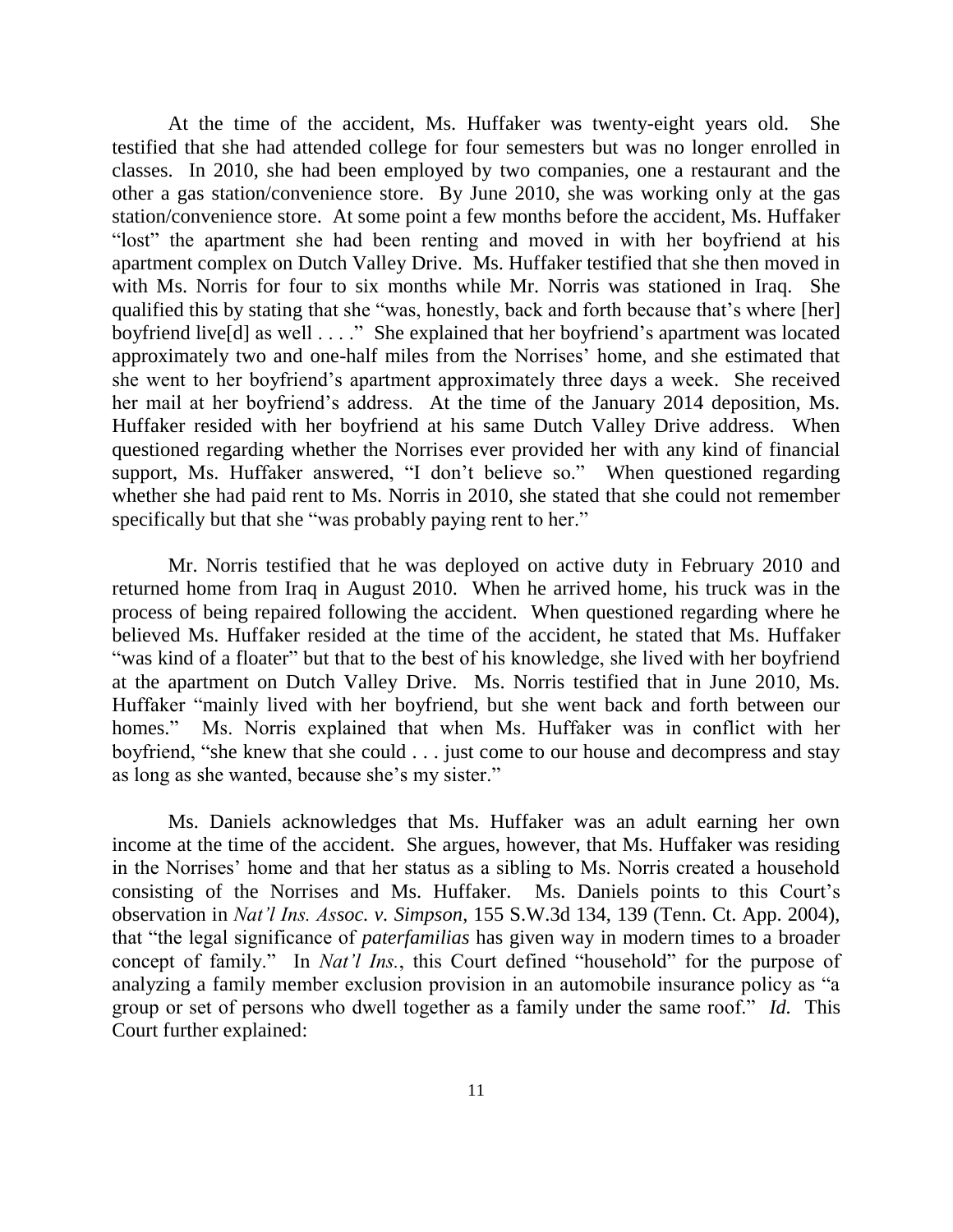Residence in a household also requires a degree of permanence and intention to remain in the household for an indefinite period of time. It connotes a settled or permanent status. Thus, a temporary visit by a relative does not make the relative a resident of the household because it is temporary and there is no melding of the family unit. Likewise, a landlordtenant relationship or a simple roommate arrangement does not create a household.

*Id.* (internal citations omitted).Thus, even by this somewhat more expansive definition applicable to determining household membership for insurance purposes, Ms. Huffaker must still be considered a transient visitor to the Norrises' household who gave no indication during the months of Mr. Norris's deployment that she intended to remain for an indefinite period of time or maintain permanent status in the home. In addition, Ms. Huffaker's testimony that she may have paid rent to Ms. Norris would indicate that she considered herself in the nature of a tenant rather than a household member.

As to the factor of a duty to support, Ms. Daniels cites to no controlling authority that would indicate Mr. Norris was under a recognized duty to support his adult sister-inlaw. She instead asks this Court to "extend" the doctrine of assumption of duty to conclude that it would be possible for a jury to find that Mr. Norris had assumed a duty to support Ms. Huffaker by providing her with shelter and possibly other necessities. As Mr. Norris points out, the authorities upon which Ms. Daniels relies in support of this argument address a host"s assumed duty to prevent foreseeable injury or render aid to a guest. *See, e.g., Lindsey v. Miami Dev. Corp.*, 689 S.W.2d 856 (Tenn. 1985) (involving a host"s duty to render aid to an injured guest); *Downen v. Testa*, No. E2002-01320-COA-R3-CV, 2003 WL 2002411 (Tenn. Ct. App. May 1, 2003), *perm. granted* (Tenn. Dec. 1, 2003) (involving a host"s duty when a guest consumed alcohol prior to an automobile accident). We decline to extend the doctrine of assumption of duty in this manner. Moreover, even resolving the existence of any genuine issue of material fact in Ms. Daniels's favor, as we must on summary judgment, we are unable to conclude that Mr. Norris was supporting his sister-in-law at the time of the accident or that he was under a duty to do so. We therefore conclude that Mr. Norris was not a head of Ms. Huffaker's household at the time of the accident.

Ms. Daniels also posits that a genuine issue of material fact exists regarding whether Ms. Huffaker was operating the truck at the time of the accident in furtherance of a family purpose. She argues that because testimony differed as to whether Ms. Huffaker was paying rent to Ms. Norris, use of the truck for Ms. Huffaker's employment could be found to constitute a family purpose. Additionally, she argues that because furthering the pleasure of one family member can be considered a family purpose, Ms. Huffaker"s travel to her boyfriend"s apartment on the day of the accident could constitute a family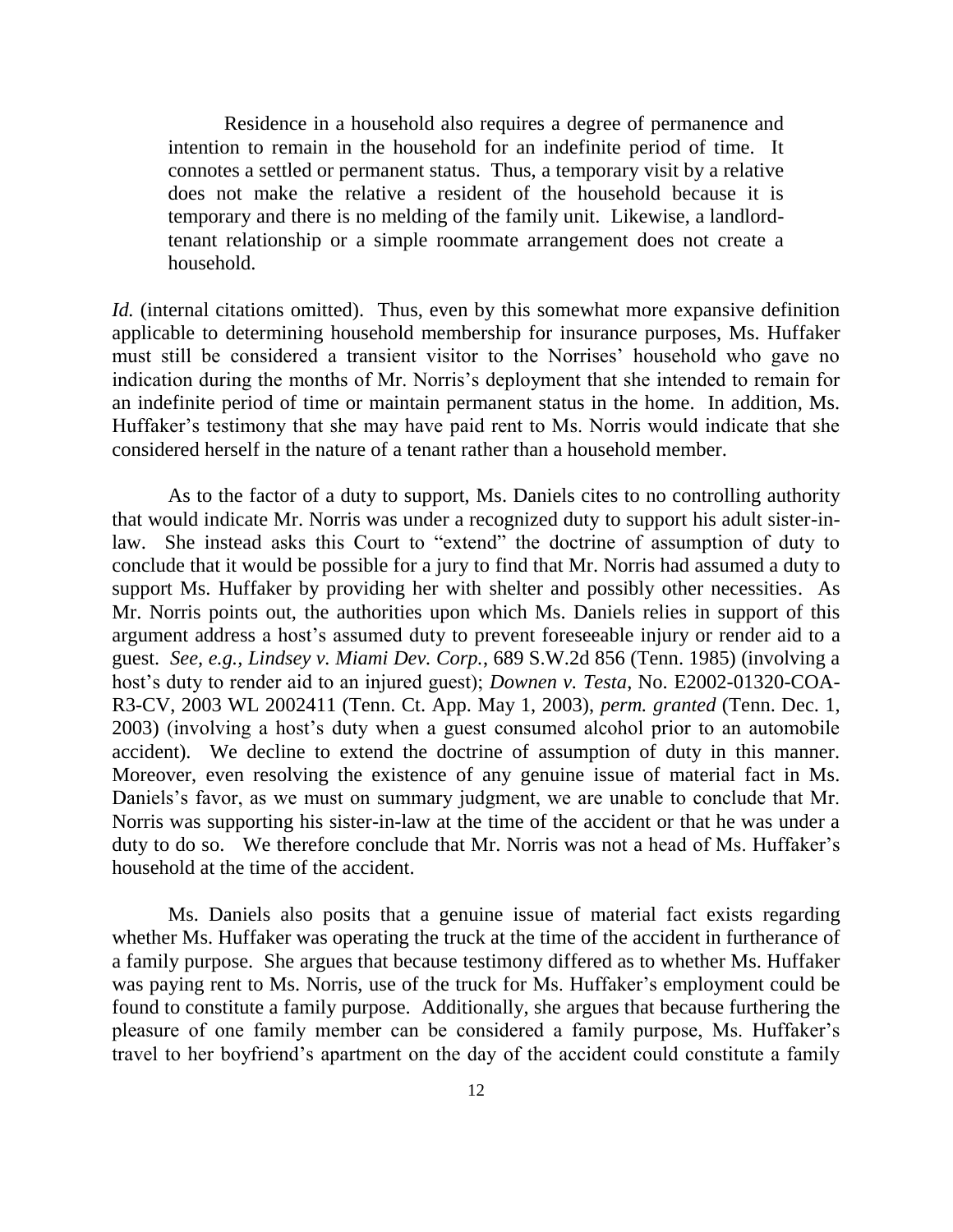purpose. *See Starr*, 353 S.W.3d at 487 (noting that providing a vehicle as a source of transportation for one family member may provide a benefit to the family unit as a whole); *Gray*, 280 S.W.3d at 831 ("The case law in this state teaches that a driver can be operating a vehicle for a family purpose "even if the driver is only using the automobile for his own pleasure or convenience."") (quoting *Thurmon*, 62 S.W.3d at 156)).

Ms. Daniels's arguments in this regard are dependent upon her argument that Ms. Huffaker was a member of the Norris household. Having concluded that no genuine issue of material fact exists that would allow Ms. Daniels to prove that Ms. Huffaker was a member of the Norris household, we further conclude that any issue regarding the purpose of Ms. Huffaker"s use of the truck is pretermitted as moot. Upon our thorough review of the record, we determine that the trial court did not err by granting summary judgment in favor of Mr. Norris on Ms. Daniels's claim pursuant to the family purpose doctrine.

### VI. Negligent Entrustment

Ms. Daniels also contends that the trial court erred by concluding that she would be unable to prove that Mr. Norris was liable for her damages through the tort of negligent entrustment. She maintains that Ms. Huffaker was demonstrably an incompetent driver at the time of the accident because she was unfamiliar with the truck she was driving and because she did not possess a valid driver"s license. Mr. Norris posits that Ms. Huffaker"s relative unfamiliarity with the truck and suspended license are not proof of incompetence and that even if they were, Mr. Norris was unaware of them. We conclude that given the undisputed facts underlying this action, Ms. Daniels would not be able to prove the essential element of the entrustor"s knowledge of alleged incompetence.

In comparison to the family purpose doctrine, liability under the doctrine of negligent entrustment attaches to the vehicle"s owner for the owner"s act of entrusting the vehicle to an incompetent driver, as opposed to liability attaching vicariously to the owner for the driver's act of operating the vehicle negligently. *See Ali v.* Fisher, 145 S.W.3d 557, 564 (Tenn. 2004) (holding that negligent entrustment does not create vicarious liability). For a plaintiff to succeed on a claim of negligent entrustment ""requires proof that a chattel was entrusted to one incompetent to use it with knowledge of the incompetence, and that its use was the proximate cause of injury or damage to another."" *West v. E. Tenn. Pioneer Oil Co.*, 172 S.W.3d 545, 554 (Tenn. 2005) (quoting *Woodson v. Porter Brown Limestone Co.*, 916 S.W.2d 896, 907 (Tenn. 1996)). In *West*, our Supreme Court also cited with approval the following definition of negligent entrustment: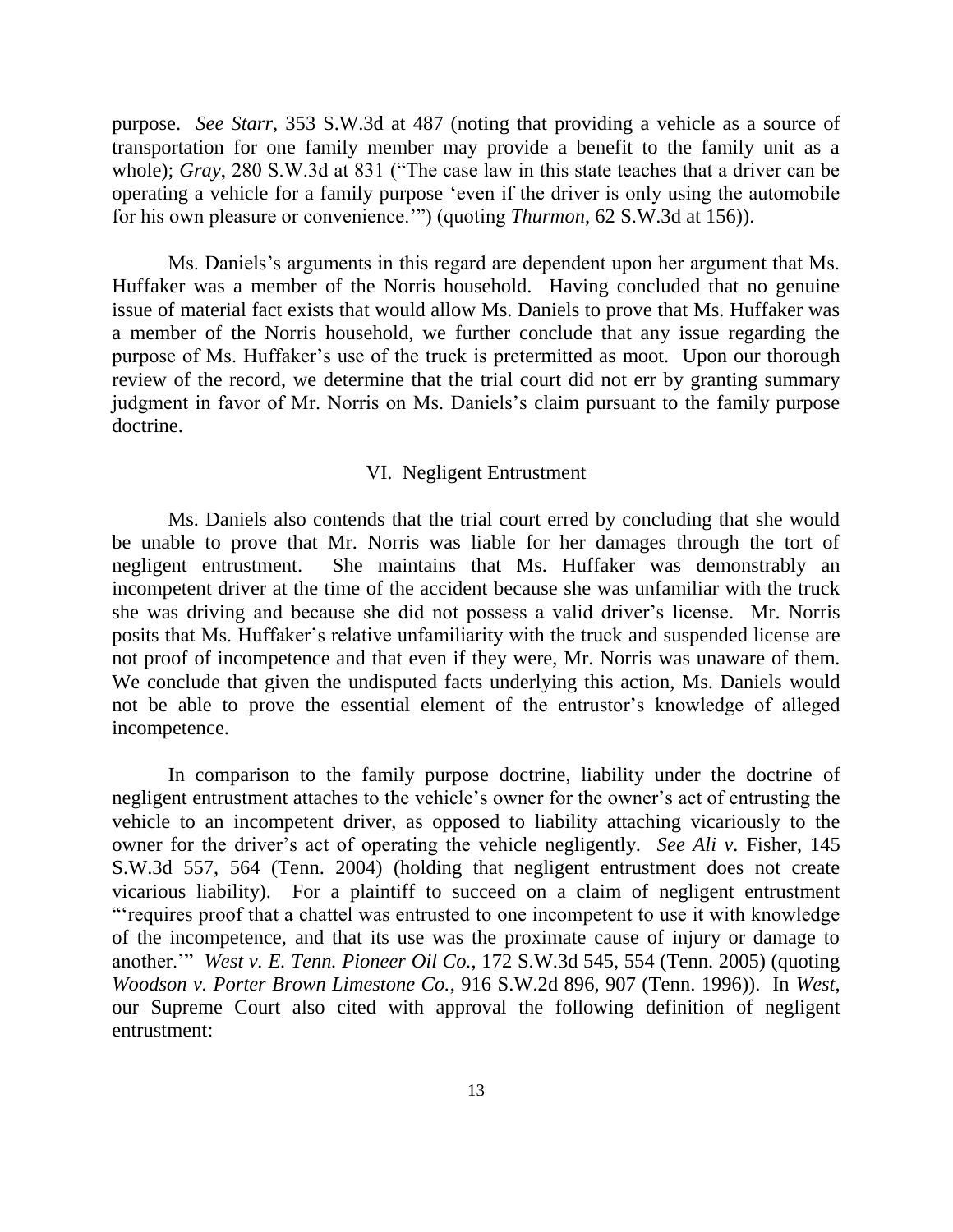One who supplies directly or through a third person a chattel for the use of another whom the supplier knows or has reason to know to be likely because of his youth, inexperience, or otherwise, to use it in a manner involving unreasonable risk of physical harm to himself and others whom the supplier should expect to share in or be endangered by its use, is subject to liability for physical harm resulting to them.

*West*, 172 S.W.3d at 554 (quoting Restatement of (Second) of Torts § 390 (1965)).

Ms. Daniels attached a printout of Ms. Huffaker's "criminal record" to her response to the motion for summary judgment. This record, later acknowledged by Ms. Huffaker in her deposition testimony, demonstrated that she had pled guilty on September 3, 2008, in the Knox County General Sessions Court to a charge of driving without a valid license for the type of vehicle and had incurred a \$10.00 fine. Ms. Huffaker testified that by the time of the deposition in January 2014, she had not possessed a valid driver"s license "for years." Regarding her driving record, she stated: "Whenever I got pulled over for speeding on Pellissippi, I would also get in trouble for not having – or having expired tags." According to Ms. Huffaker, her driver's license had been suspended by the time of the accident, and had remained suspended, because of her inability to pay accumulated fines assessed for speeding and expired vehicle registration. Ms. Huffaker further testified that Ms. Norris knew nothing of her driver"s license suspension or driving record until after the accident at issue occurred. Mr. and Ms. Norris, respectively, corroborated this lack of knowledge before the accident.

The trial court in its specific findings, incorporated into the final judgment, stated in relevant part:

I don"t think this [is] a Negligent Entrustment case for several reasons. . . .

I think the wife is acting as the alter ego of the Defendant in this case. So what she did, I think in normal situations, would be considered not agent but she"s acting for the benefit of her husband and for the benefit of them. But in this case there's no proof in this record that [Mr. and Mrs. Norris] knew anything about the way [Ms. Huffaker] drove; either he or she, would indicate that this person was a dangerous driver for some reason.

The driver's license thing you can argue they should have known, or how you would know without somebody saying it, I don"t know. But even if you can get over that, I don"t think that means you"re a dangerous driver, which is what the case law says. It's not the relevant test for a dangerous driver. So I don"t think there"s a Negligent Entrustment case, or a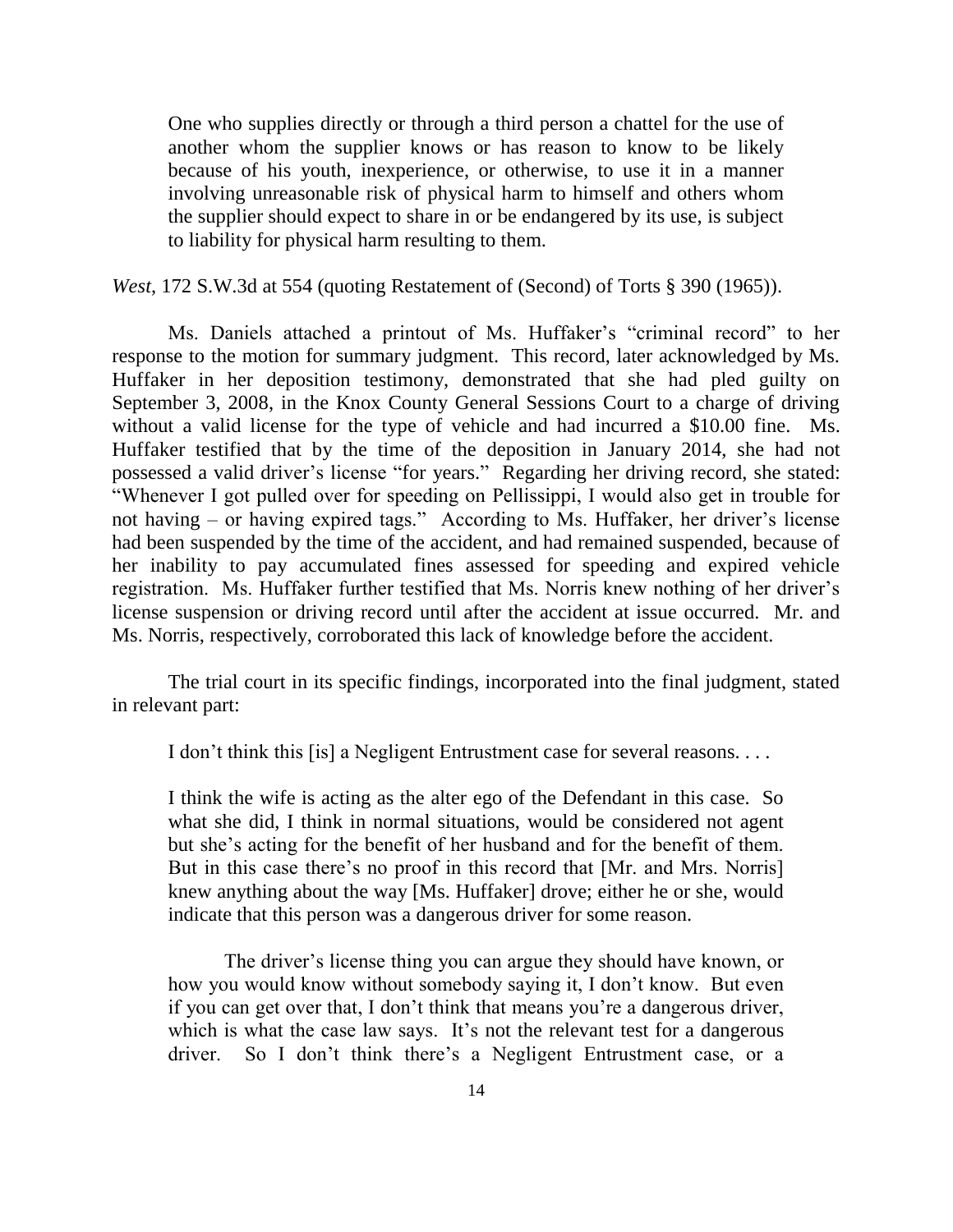contested issue of fact about a Negligent Entrustment. So The Court grants the motion to dismiss the case against Mr. Norris on the basis of Negligent Entrustment.

We address first the issue of Ms. Huffaker's alleged incompetence at the time she was entrusted with the truck. Ms. Daniels bases her incompetence argument on the undisputed facts that (1) Ms. Huffaker was relatively unfamiliar with the truck and (2) she was driving with a suspended driver"s license at the time of the accident. Regarding her unfamiliarity with the truck, Ms. Huffaker testified that she had driven it only a few times before the day the accident occurred. Ms. Daniels offered no proof that this particular vehicle, a Ford F-150 pick-up, required specialized driver training to operate. She also offers no authority for her premise that unfamiliarity with a particular vehicle renders the driver incompetent. For us to so hold would be to indicate that an individual driving a new type of vehicle would *ipso facto* be an incompetent driver in that situation, and we certainly find no basis to reach such a conclusion.

Regarding the effect of Ms. Huffaker's suspended driver's license, Ms. Daniels relies on this Court"s decision in *Herndon v. Hughes*, No. 02A01-9706-CV-00128, 1998 WL 90745 (Tenn. Ct. App. Mar. 4, 1998), for the proposition that a driver's revoked license can establish the driver as incompetent. We determine *Herndon*, which involves a commercial car seller's entrustment of a vehicle to an unlicensed driver, to be factually distinguishable from the instant action. In *Herndon*, this Court concluded that summary judgment was improperly granted to the car seller primarily because "the record before the trial court consisted only of the Complaint and an unsworn Answer" and the complaint stated a possible cause of action. *Herndon*, 1998 WL 90745 at \*2-4 ("Although we do not feel that lack of a driver"s license necessarily equates with driving incompetence, some jurisdictions have created a statutory duty on the part of car dealers to investigate whether a potential customer is properly licensed."). Moreover, this Court previously has held that "in Tennessee negligent entrustment cannot be inferred from the mere fact that the driver did not have a driver"s license." *Person v. Wilson*, No. M2006- 00873-COA-R3-CV, 2007 WL 1585171 at \*4 (Tenn. Ct. App. May 31, 2007) (citing *Dukes v. McGimsey*, 500 S.W.2d 448, 451-52 (Tenn. Ct. App. 1973)); *see also Smith v. Henson*, 381 S.W.2d 892, 898 (Tenn. 1964) ("[T]he mere fact that an individual is unlicensed does not render the owner of an automobile liable for the negligence of a borrower where such fact has no causal connection with the injury or damage.").

Although the absence of a driver"s license would not give rise to a genuine issue of material fact as to Ms. Huffaker"s competence to use the truck safely, the fact that she had numerous speeding citations underlying the suspension of her license could. *See, e.g., Strine*, 323 S.W.3d at 483, 491 (emphasizing that under a different set of procedural circumstances, the plaintiff may have been able to bring an action for negligent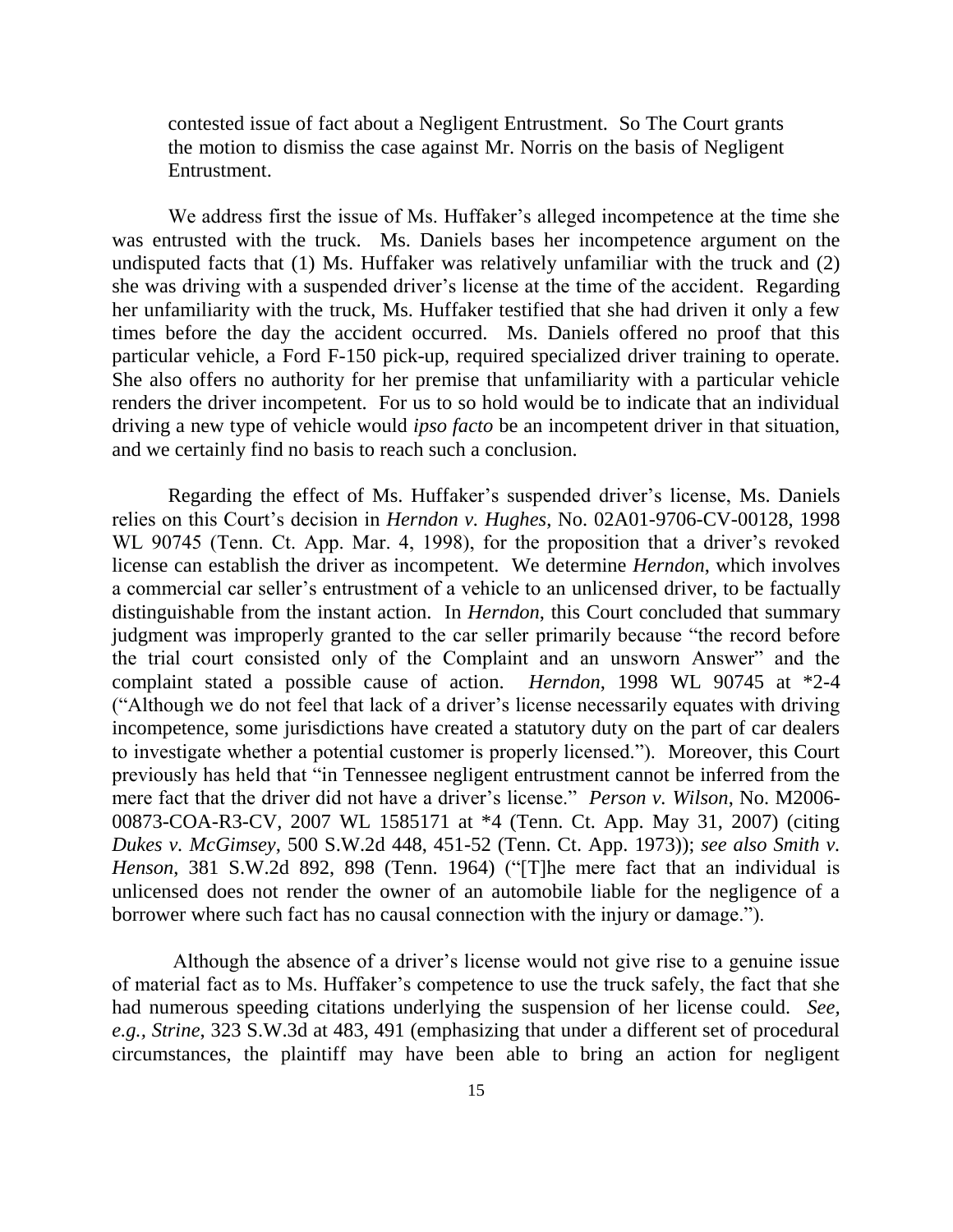entrustment against the son of the vehicle's owner when the son entrusted the vehicle to an unrelated driver who had been found at fault in a previous accident and had a record of speeding citations and other traffic citations). The fatal flaw in Ms. Daniels's claim, however, is her failure to present any evidence that Ms. Norris had knowledge of Ms. Huffaker's history of speeding citations. The unrefuted deposition testimony in the record by Ms. Huffaker, Mr. Norris, and Ms. Norris is that the Norrises had no knowledge of Ms. Huffaker"s driving record at the time of entrustment. Whether Mr. Norris, as the sole remaining named defendant, personally entrusted the truck to Ms. Huffaker or only did so indirectly through Ms. Norris is immaterial if no genuine issue of material fact exists to prove that Ms. Norris possessed knowledge of Ms. Huffaker"s alleged incompetence as a driver at the time of the entrustment.<sup>4</sup>

We determine that no genuine issue of material fact exists that would allow Ms. Daniels to prove the essential element of the entrustor's knowledge of Ms. Huffaker's alleged incompetence within the context of negligent entrustment. The trial court did not err in granting summary judgment to Mr. Norris on this claim.

## VII. Negligence *Per Se*

Finally, Ms. Daniels asserts within her negligent entrustment argument on appeal that the Norrises were under a statutory duty to inspect for a valid driver"s license before allowing Ms. Huffaker to operate their vehicle, pursuant to Tennessee Code Annotated § 55-50-504(d) (2012). Tennessee Code Annotated § 55-50-504 delineates, *inter alia*, the penalties for driving a motor vehicle while such privilege is cancelled, suspended, or revoked. Subsection (d) provides:

(d) No person shall authorize or knowingly permit a motor vehicle owned by the person or under the person"s control to be driven upon any highway by any person who is not authorized hereunder or in violation of any of the provisions of this chapter.

Although this issue is couched within her negligent entrustment argument, Ms. Daniels raises the issue as a matter of negligence *per* se and does so for the first time on appeal. *See Rains v. Bend of the River*, 124 S.W.3d 580, 589 (Tenn. Ct. App. 2003) ("Negligence per se arises when a legislative body pronounces in a penal statute what the conduct of a reasonable person must be, whether or not the common law would require similar conduct."); *see also Shorter v. McManus*, No. 03A01-9704-CV-00132, No. 1997 WL 718972 at  $*6-7$  (analyzing an alleged violation of Tennessee Code Annotated § 55-

l

 $4W$ e note that although Mr. Norris testified that he did not have knowledge of the entrustment to Ms. Huffaker until after the accident occurred, he has conceded that upon his deployment, he left the truck within the full control of Ms. Norris and that Ms. Huffaker was a permissive user of the truck.